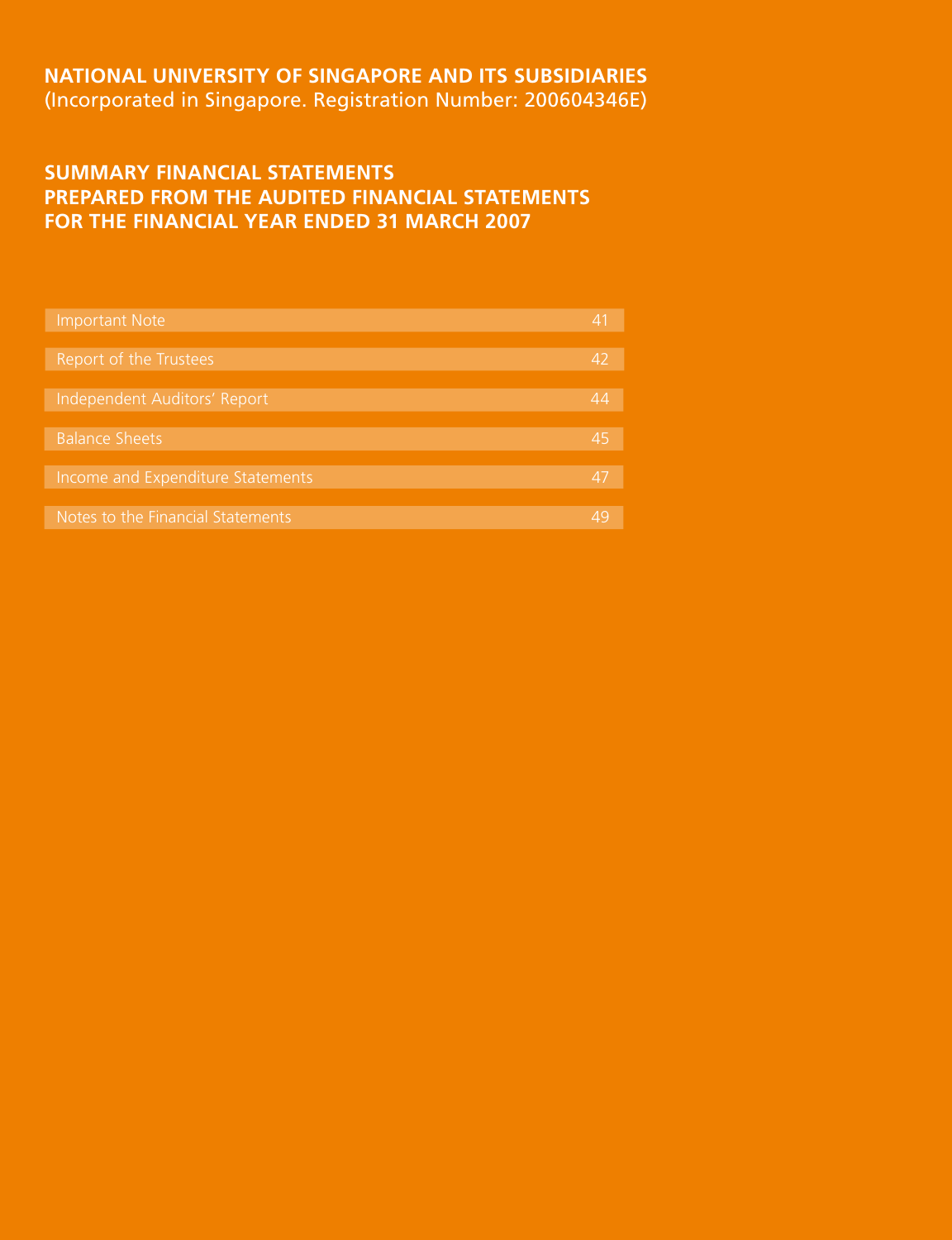# IMPORTANT NOTE

The Summary Financial Statements as set out on pages 45 to 54 contain only a summary of the information in the full financial statements. The Summary Financial Statements do not contain sufficient information to allow for a full understanding of the results and the state of affairs of the Company and the Group.

For further information, the full financial statements and the Auditors' Report on those statements should be consulted. Readers who require a copy of the full financial statements can contact the Company's Office of Corporate Relations, University Hall, Tan Chin Tuan Wing #02-02, 21 Lower Kent Ridge Road, Singapore 119077, Tel: 6516 5125. The full financial report can also be viewed at the Company's website: http://www.nus.edu.sg/annualreport/.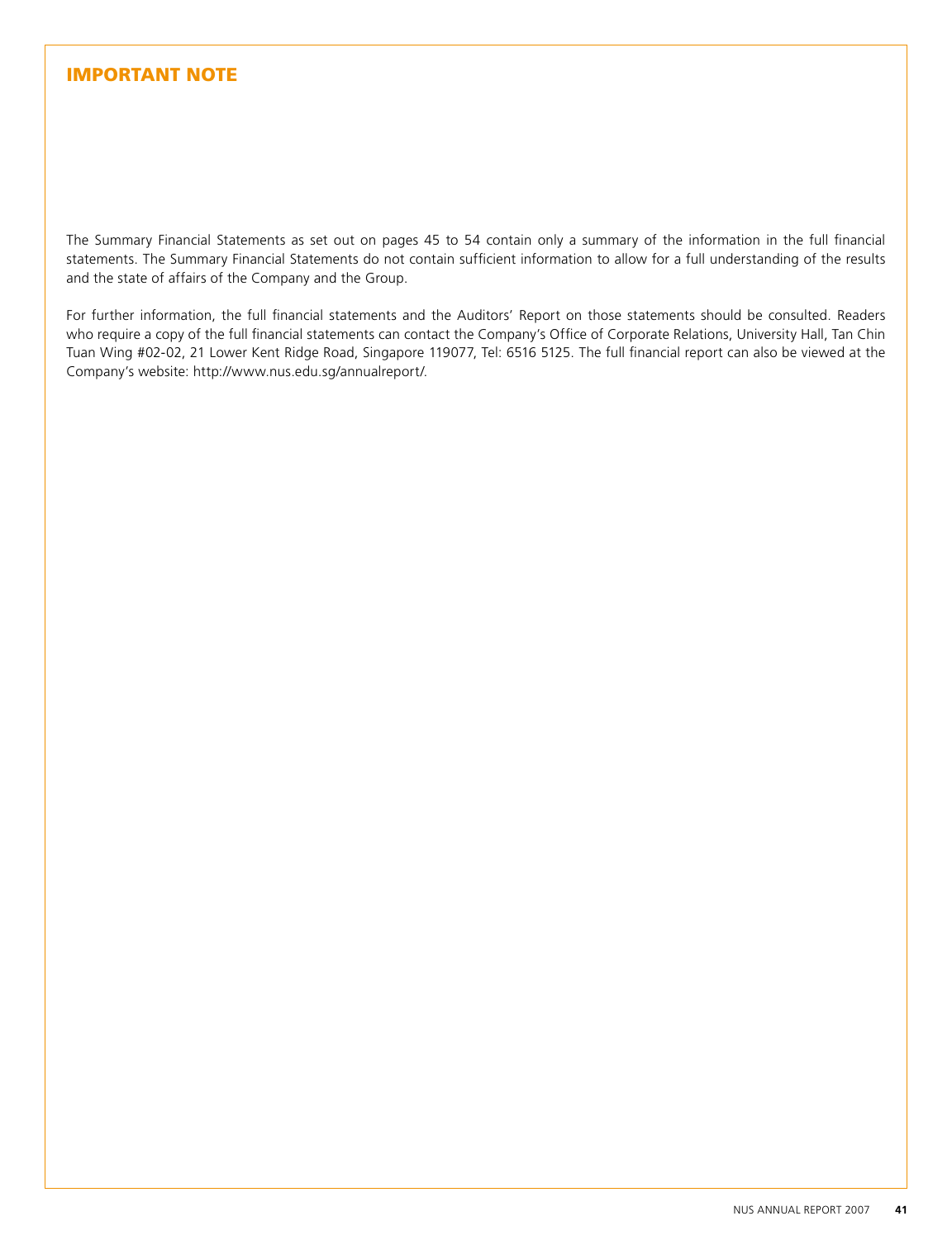# REPORT OF THE TRUSTEES

The Board of Trustees are pleased to present their report to the members together with the audited consolidated financial statements of the National University of Singapore ("the Company") and its subsidiaries (collectively, "the Group") and balance sheet, income and expenditure statement and statement of changes in funds and reserves of the Company as of and for the financial year ended 31 March 2007. The financial year covers the financial period since its incorporation on 28 March 2006 to 31 March 2007.

#### **Trustees**

The Trustees of the Company in office at the date of this report are:

Mr Wong Ngit Liong - Chairman Professor Shih Choon Fong Professor Tan Chorh Chuan Mr Hsieh Fu Hua Ms Chang Hwee Nee Mr Cheong Yip Seng Ms Elim Chew Soo Gim Mr Lucas Chow Wing Keung Mr Edward Alec D'Silva Professor Olaf Kubler Mr Lee Tzu Yang Mr James Loh Sinn Yuk Ms Olivia Lum Ooi Lin Mr Paul Ma Kah Woh Mr Chandra Mohan K Nair Mr Philip Ng Chee Tat LG Ng Yat Chung Professor Saw Swee Hock Mr Wong Ah Long Mr Lucien Wong Mdm Halimah Bte Yacob

#### **Arrangements to enable Trustees to acquire shares and debentures**

Neither at the end of nor at any time during the financial year was the Company a party to any arrangement whose objects are, or one of whose object is, to enable the Trustees of the company to acquire benefits by means of the acquisition of shares or debentures of the Company or any other body corporate.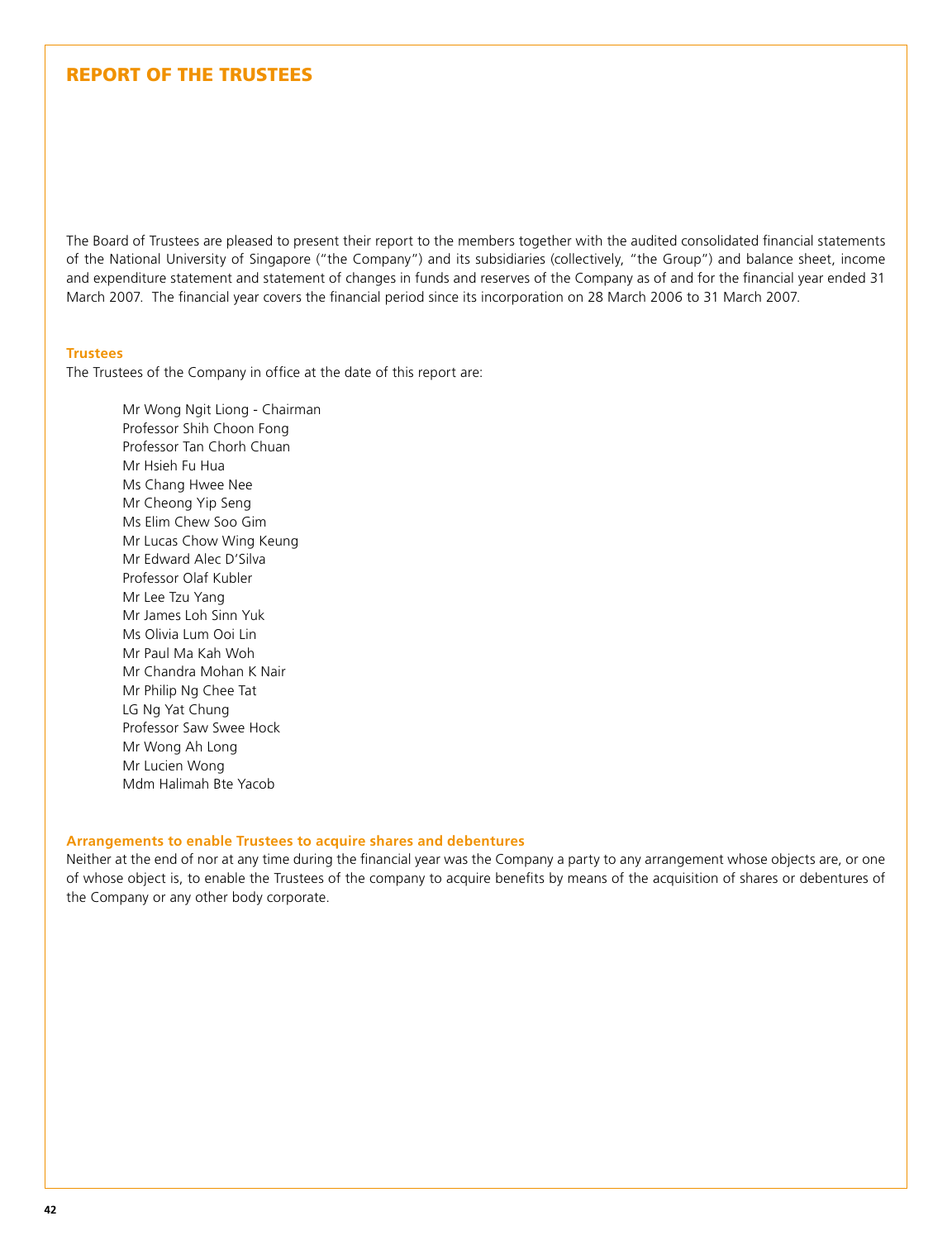# REPORT OF THE TRUSTEES

#### **Trustees' interests in shares or debentures**

As the Company is a company limited by guarantee and not having a share capital, there are no matters to be disclosed under Section 201(6)(g), Section 201(6A)(h), Section 201(11) and Section 201(12) of the Companies Act, Cap 50.

The Trustees of the Company at the end of the financial year have no interest in the share capital (including any share options) and debentures of the Company's related corporations as recorded in the register of the directors' shareholdings kept by the Company's related corporations under Section 164 of the Singapore Companies Act.

#### **Trustees contractual benefits**

Since the beginning of the financial year, no Trustee has received or become entitled to receive a benefit which is required to be disclosed under Section 201(8) of the Singapore Companies Act, by reason of a contract made by the Company or a related corporation with the Trustee or with a firm of which he/she is a member or with a company in which he/she has a substantial financial interest except for salaries, bonuses and other benefits and transactions with corporations in which certain trustees have an interest as disclosed in the financial statements.

#### **Auditors**

The auditors, Deloitte & Touche, have expressed their willingness to accept re-appointment.

On behalf of the Trustees

\_\_\_\_\_\_\_\_\_\_\_\_\_\_\_\_\_\_\_\_\_\_\_\_\_\_\_ \_\_\_\_\_\_\_\_\_\_\_\_\_\_\_\_\_\_\_\_\_\_\_\_\_\_\_\_\_\_\_

Trustee Trustee

Mr Wong Ngit Liong **Professor Shih Choon Fong** 

24 July 2007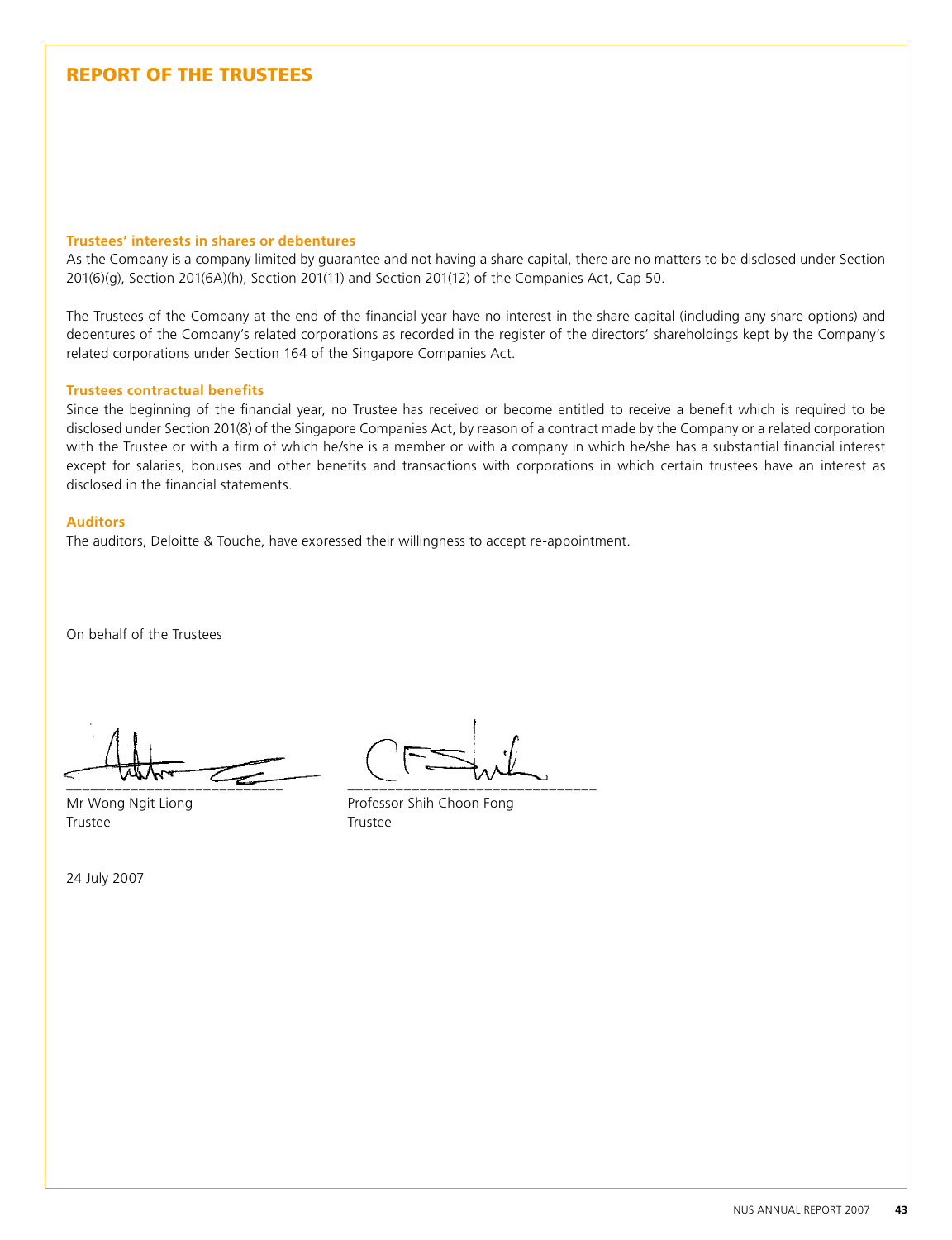# Independent Auditors' report to the Board of Trustees of National University of Singapore

We have audited the consolidated financial statements of the Group and the balance sheet, income and expenditure statement and statement of changes in funds and reserves of National University of Singapore for the financial year ended 31 March 2007, from which the Summary Financial Statements were derived, in accordance with Singapore Standards on Auditing. In our report dated 24 July 2007, we expressed an unqualified opinion on the financial statements from which the Summary Financial Statements were derived.

In our opinion, the Summary Financial Statements as set out on pages 45 to 54, are consistent, in all material respects, with the financial statements from which they were derived.

For a better understanding of the state of affairs of the Group and the Company as at 31 March 2007 and the results, changes in funds and reserves of the Group and the Company and cash flows of the Group for the financial year ended on that date and of the scope of our audit, the Summary Financial Statements should be read in conjunction with the financial statements from which the Summary Financial Statements were derived and our audit report thereon.

Source

Deloitte & Touche Certified Public Accountants

Singapore 24 July 2007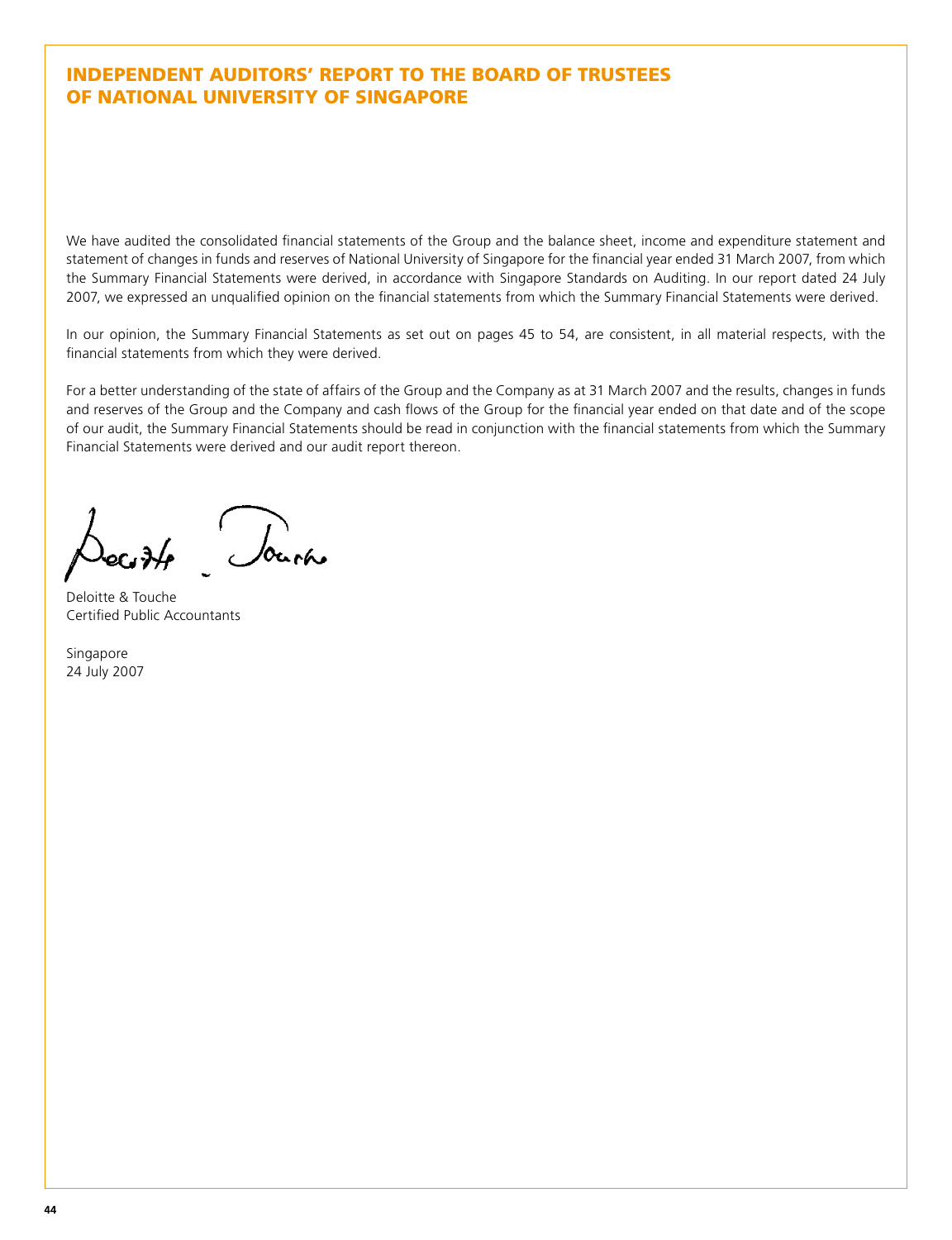# Balance Sheets

As at 31 March

|                                            |                | <b>GROUP</b>       |                | <b>COMPANY</b>     |
|--------------------------------------------|----------------|--------------------|----------------|--------------------|
|                                            | 2007           | 2006<br>(Restated) | 2007           | 2006<br>(Restated) |
|                                            | <b>S\$'000</b> | <b>S\$'000</b>     | <b>S\$'000</b> | <b>S\$'000</b>     |
| <b>ACCUMULATED SURPLUS</b>                 |                |                    |                |                    |
| General Funds                              | 782,289        | 626,342            | 759,517        | 608,432            |
| Restricted Funds                           | 1,263,101      | 942,136            | 1,198,157      | 957,009            |
|                                            | 2,045,390      | 1,568,478          | 1,957,674      | 1,565,441          |
| <b>ENDOWMENT FUNDS</b>                     | 1,286,456      | 1,187,720          | 1,286,456      | 1,187,720          |
| <b>CAPITAL PRESERVATION ACCOUNT</b>        | 67,782         | 63,328             | 67,782         | 63,328             |
| <b>INVESTMENT REVALUATION RESERVE</b>      | (4,970)        | (4, 226)           | (4,970)        | (4, 226)           |
| <b>TRANSLATION RESERVE</b>                 | 207            | 269                |                |                    |
| <b>TOTAL EQUITY</b>                        | 3,394,865      | 2,815,569          | 3,306,942      | 2,812,263          |
|                                            |                |                    |                |                    |
| <b>NON-CURRENT ASSETS</b>                  |                |                    |                |                    |
| Subsidiary companies                       |                |                    | 200            | 200                |
| Associated companies                       | 172,597        | 68,652             | 89,898         | 67,957             |
| Fixed assets                               | 1,497,605      | 1,481,775          | 1,495,965      | 1,480,709          |
| Intangible asset                           | 11,878         |                    | 11,878         |                    |
| Held-to-maturity investments               | 500            | 500                | 500            | 500                |
| Available-for-sale investments             | 6,238          | 5,904              | 4,705          | 5,035              |
| Student loans (repayable after 12 months)  | 184,321        | 173,511            | 184,321        | 173,511            |
| Long-term loan to subsidiary company       |                |                    | 350            | 350                |
|                                            | 1,873,139      | 1,730,342          | 1,787,817      | 1,728,262          |
| <b>CURRENT ASSETS</b>                      |                |                    |                |                    |
| Student loans (repayable within 12 months) | 51,840         | 49,590             | 51,840         | 49,590             |
| Debtors                                    | 581,552        | 407,784            | 580,312        | 405,972            |
| Consumable stores                          | 498            | 385                | 278            | 193                |
| Deposits and prepayments                   | 13,530         | 14,281             | 13,303         | 14,189             |
| Amount owing by subsidiary company         |                |                    | 3,459          | 950                |
| Amount owing by associated company         | 1,059          | 1,037              | 1,000          | 1,000              |
| Investments at fair value through income   |                |                    |                |                    |
| and expenditure statement                  | 2,486,085      | 1,137,301          | 2,486,085      | 1,137,301          |
| Derivative financial instruments           | 14,656         | 7,178              | 14,656         | 7,178              |
| Fixed deposits                             | 153,807        | 1,176,269          | 153,744        | 1,176,206          |
| Cash and bank balances                     | 71,778         | 142,739            | 60,974         | 138,005            |
|                                            | 3,374,805      | 2,936,564          | 3,365,651      | 2,930,584          |
| <b>TOTAL ASSETS</b>                        | 5,247,944      | 4,666,906          | 5,153,468      | 4,658,846          |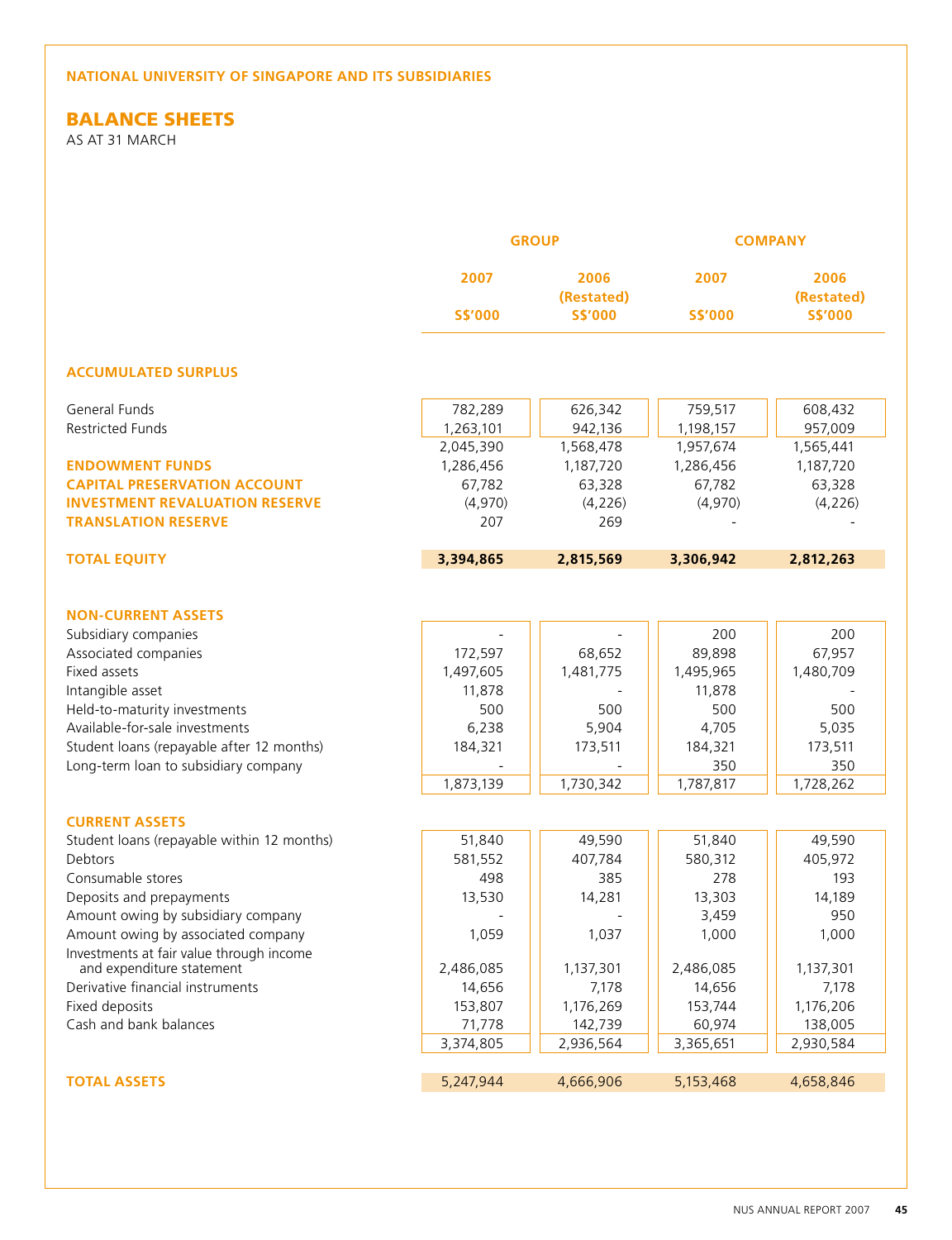# **BALANCE SHEETS (cont'd)**

As at 31 March

|                                             |                | <b>GROUP</b>       |                | <b>COMPANY</b>     |
|---------------------------------------------|----------------|--------------------|----------------|--------------------|
|                                             | 2007           | 2006<br>(Restated) | 2007           | 2006<br>(Restated) |
|                                             | <b>S\$'000</b> | <b>S\$'000</b>     | <b>S\$'000</b> | <b>S\$'000</b>     |
| <b>CURRENT LIABILITIES</b>                  |                |                    |                |                    |
| Creditors and accrued expenses              | 260,592        | 198,071            | 259,155        | 197,139            |
| Grants received in advance                  | 95,945         | 114,800            | 92,370         | 111,789            |
| Derivative financial instruments            | 3,770          | 5,348              | 3,770          | 5,348              |
| Amount owing to subsidiary company          |                |                    |                | 8                  |
| Long-term loan (repayable within 12 months) |                | 609                |                | 609                |
|                                             | 360,307        | 318,828            | 355,295        | 314,893            |
| <b>NON-CURRENT LIABILITIES</b>              |                |                    |                |                    |
| Deferred capital grants                     | 1,269,489      | 1,325,543          | 1,267,948      | 1,324,724          |
| Advances from government for student loans  | 223,283        | 206,966            | 223,283        | 206,966            |
|                                             | 1,492,772      | 1,532,509          | 1,491,231      | 1,531,690          |
| <b>TOTAL LIABILITIES</b>                    | 1,853,079      | 1,851,337          | 1,846,526      | 1,846,583          |
|                                             |                |                    |                |                    |
| <b>NET ASSETS</b>                           | 3,394,865      | 2,815,569          | 3,306,942      | 2,812,263          |

The accompanying notes form an integral part of these financial statements.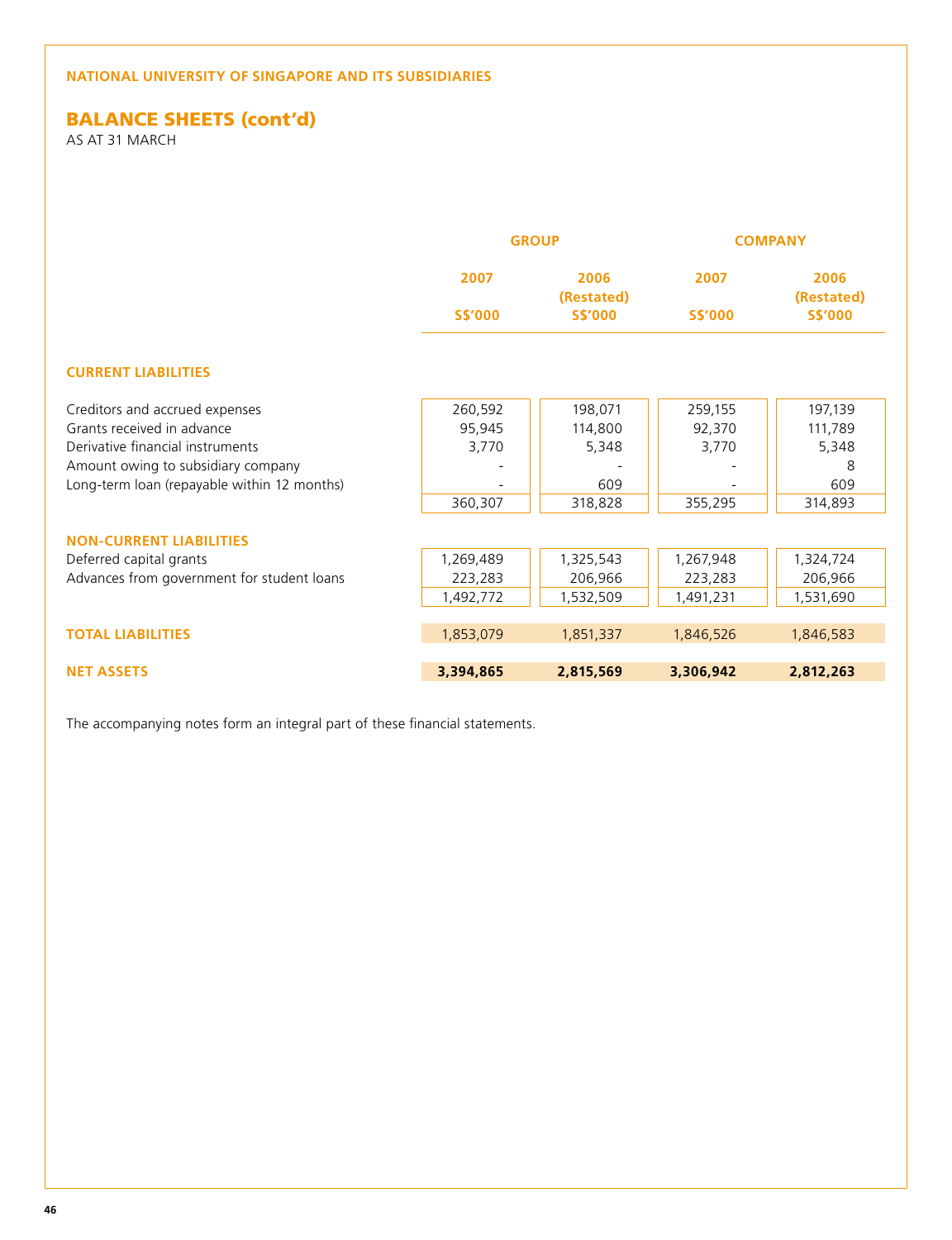# Income And Expenditure statements

For The Financial Year Ended 31 March

| . . | .,     |     |    |
|-----|--------|-----|----|
|     |        |     | ۰. |
|     |        | . . |    |
|     | ______ |     |    |

|                                                       |                | <b>GENERAL FUNDS</b>     |                | <b>RESTRICTED FUNDS</b> |                | <b>TOTAL</b>   |
|-------------------------------------------------------|----------------|--------------------------|----------------|-------------------------|----------------|----------------|
|                                                       | 2007           | 2006                     | 2007           | 2006                    | 2007           | 2006           |
|                                                       |                |                          |                | (Restated)              |                | (Restated)     |
|                                                       | <b>S\$'000</b> | <b>S\$'000</b>           | <b>S\$'000</b> | <b>S\$'000</b>          | <b>S\$'000</b> | <b>S\$'000</b> |
| <b>OPERATING INCOME</b>                               |                |                          |                |                         |                |                |
| Tuition and other fees                                | 179,833        | 171,613                  | 23,347         | 15,921                  | 203,180        | 187,534        |
| Other income                                          | 12,874         | 11,922                   | 166,221        | 193,231                 |                | 205,153        |
|                                                       |                |                          |                |                         | 179,095        |                |
|                                                       | 192,707        | 183,535                  | 189,568        | 209,152                 | 382,275        | 392,687        |
| <b>OPERATING EXPENDITURE</b>                          |                |                          |                |                         |                |                |
| Expenditure on manpower                               | 560,337        | 511,511                  | 32,739         | 24,296                  | 593,076        | 535,807        |
| Depreciation                                          | 183,528        | 185,685                  | 5,157          | 3,582                   | 188,685        | 189,267        |
| Other operating expenditure                           | 351,505        | 348,246                  | 86,139         | 77,027                  | 437,644        | 425,273        |
|                                                       | 1,095,370      | 1,045,442                | 124,035        | 104,905                 | 1,219,405      | 1,150,347      |
|                                                       |                |                          |                |                         |                |                |
| Operating (Deficit)/Surplus                           | (902, 663)     | (861, 907)               | 65,533         | 104,247                 | (837, 130)     | (757, 660)     |
| Investment income                                     | 15,896         | 15,452                   | 88,128         | 74,190                  | 104,024        | 89,642         |
| Change in fair value of investments                   | (321)          | 16,189                   | 47,624         | 56,584                  | 47,303         | 72,773         |
| Share of results (net of tax) of associated companies |                | $\overline{\phantom{0}}$ | 104,312        | (12, 470)               | 104,312        | (12, 470)      |
| Profit on sale of associated company                  |                |                          |                | 14                      |                | 14             |
| (Deficit)/Surplus before Grants                       | (887,088)      | (830, 266)               | 305,597        | 222,565                 | (581, 491)     | (607, 701)     |
| <b>GRANTS</b>                                         |                |                          |                |                         |                |                |
| Operating Grants:                                     |                |                          |                |                         |                |                |
| Government                                            | 776,541        | 575,561                  | 6,669          | 3,334                   | 783,210        | 578,895        |
| Agency for Science, Technology & Research             | 51,763         | 53,569                   | 40             | 67                      | 51,803         | 53,636         |
| Others                                                | 46,668         | 43,276                   | 94             | 215                     | 46,762         | 43,491         |
| Deferred Capital Grants amortised                     | 178,621        | 181,219                  | 3,646          | 1,329                   | 182,267        | 182,548        |
|                                                       |                |                          |                |                         |                |                |
|                                                       | 1,053,593      | 853,625                  | 10,449         | 4,945                   | 1,064,042      | 858,570        |
| <b>SURPLUS FOR THE YEAR BEFORE TAX</b>                | 166,505        | 23,359                   | 316,046        | 227,510                 | 482,551        | 250,869        |
| Income tax                                            |                |                          |                | (6)                     |                | (6)            |
| <b>SURPLUS FOR THE YEAR AFTER TAX</b>                 | 166,505        | 23,359                   | 316,046        | 227,504                 | 482,551        | 250,863        |

The accompanying notes form an integral part of these financial statements.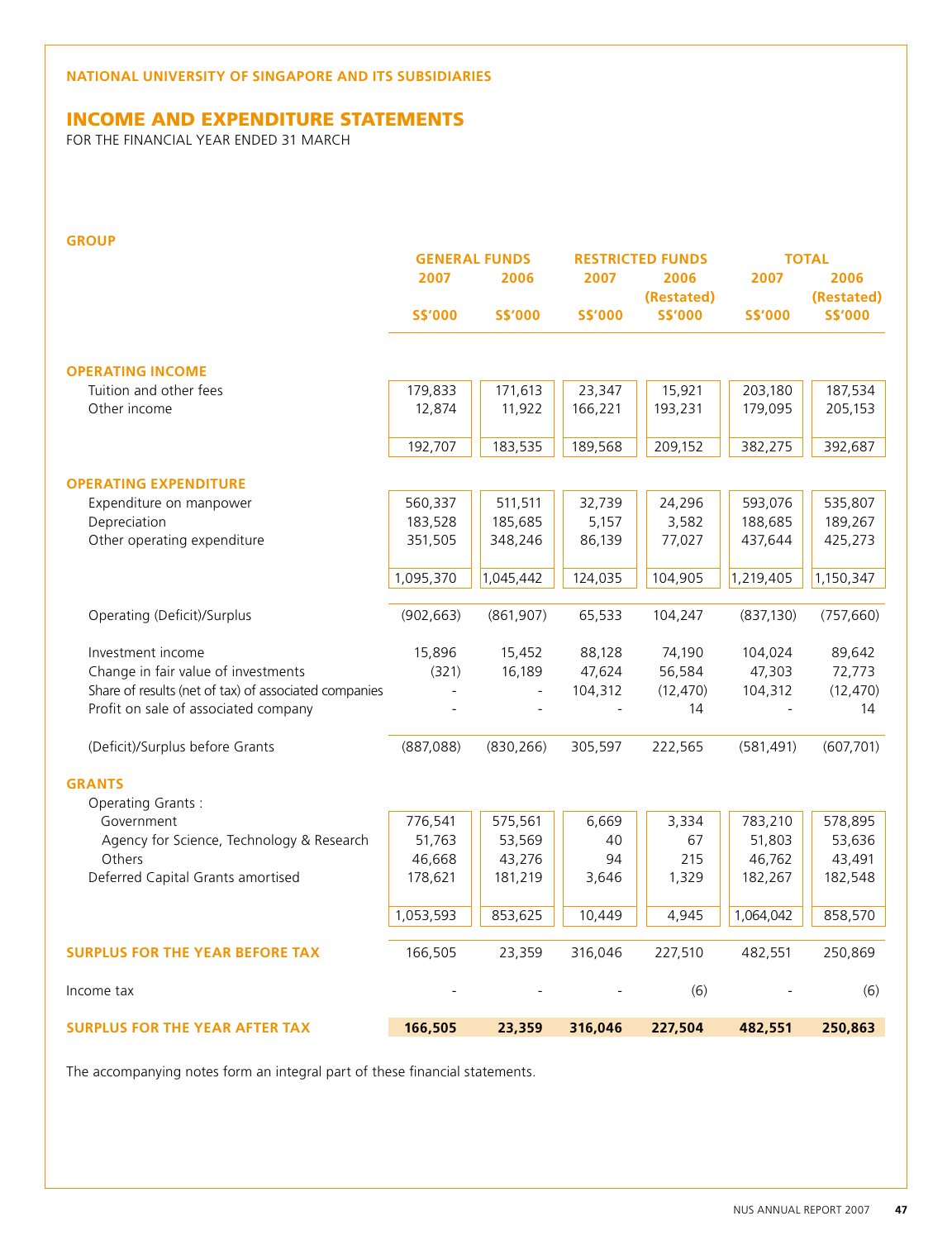# Income And Expenditure statements

For The Financial Year Ended 31 March

| ۰.<br>. . |  |  |
|-----------|--|--|
|           |  |  |

|                                           |                | <b>GENERAL FUNDS</b> | <b>RESTRICTED FUNDS</b> |                | <b>TOTAL</b>   |                |
|-------------------------------------------|----------------|----------------------|-------------------------|----------------|----------------|----------------|
|                                           | 2007           | 2006                 | 2007                    | 2006           | 2007           | 2006           |
|                                           |                |                      |                         | (Restated)     |                | (Restated)     |
|                                           | <b>S\$'000</b> | <b>S\$'000</b>       | <b>S\$'000</b>          | <b>S\$'000</b> | <b>S\$'000</b> | <b>S\$'000</b> |
|                                           |                |                      |                         |                |                |                |
| <b>OPERATING INCOME</b>                   |                |                      |                         |                |                |                |
| Tuition and other fees                    | 179,833        | 171,613              | 23,347                  | 15,921         | 203,180        | 187,534        |
| Other income                              | 13,226         | 11,922               | 161,122                 | 190,680        | 174,348        | 202,602        |
|                                           | 193,059        | 183,535              | 184,469                 | 206,601        | 377,528        | 390,136        |
| <b>OPERATING EXPENDITURE</b>              |                |                      |                         |                |                |                |
| Expenditure on manpower                   | 560,337        | 511,511              | 25,743                  | 19,590         | 586,080        | 531,101        |
| Depreciation                              | 183,528        | 185,685              | 4,687                   | 3,407          | 188,215        | 189,092        |
| Other operating expenditure               | 356,719        | 356,056              | 78,578                  | 70,455         | 435,297        | 426,511        |
|                                           | 1,100,584      | 1,053,252            | 109,008                 | 93,452         | 1,209,592      | 1,146,704      |
| Operating (Deficit)/Surplus               | (907, 525)     | (869, 717)           | 75,461                  | 113,149        | (832,064)      | (756, 568)     |
| Investment income                         | 15,896         | 15,452               | 110,190                 | 63,920         | 126,086        | 79,372         |
| Change in fair value of investments       | (321)          | 16,189               | 47,624                  | 56,584         | 47,303         | 72,773         |
| (Deficit)/Surplus before Grants           | (891, 950)     | (838,076)            | 233,275                 | 233,653        | (658, 675)     | (604, 423)     |
| <b>GRANTS</b>                             |                |                      |                         |                |                |                |
| Operating Grants:                         |                |                      |                         |                |                |                |
| Government                                | 776,541        | 575,561              |                         |                | 776,541        | 575,561        |
| Agency for Science, Technology & Research | 51,763         | 53,569               |                         |                | 51,763         | 53,569         |
| Others                                    | 46,668         | 43,276               |                         |                | 46,668         | 43,276         |
| Deferred Capital Grants amortised         | 178,621        | 181,219              | 2,954                   | 1,190          | 181,575        | 182,409        |
|                                           | 1,053,593      | 853,625              | 2,954                   | 1,190          | 1,056,547      | 854,815        |
| <b>SURPLUS FOR THE YEAR</b>               | 161,643        | 15,549               | 236,229                 | 234,843        | 397,872        | 250,392        |

The accompanying notes form an integral part of these financial statements.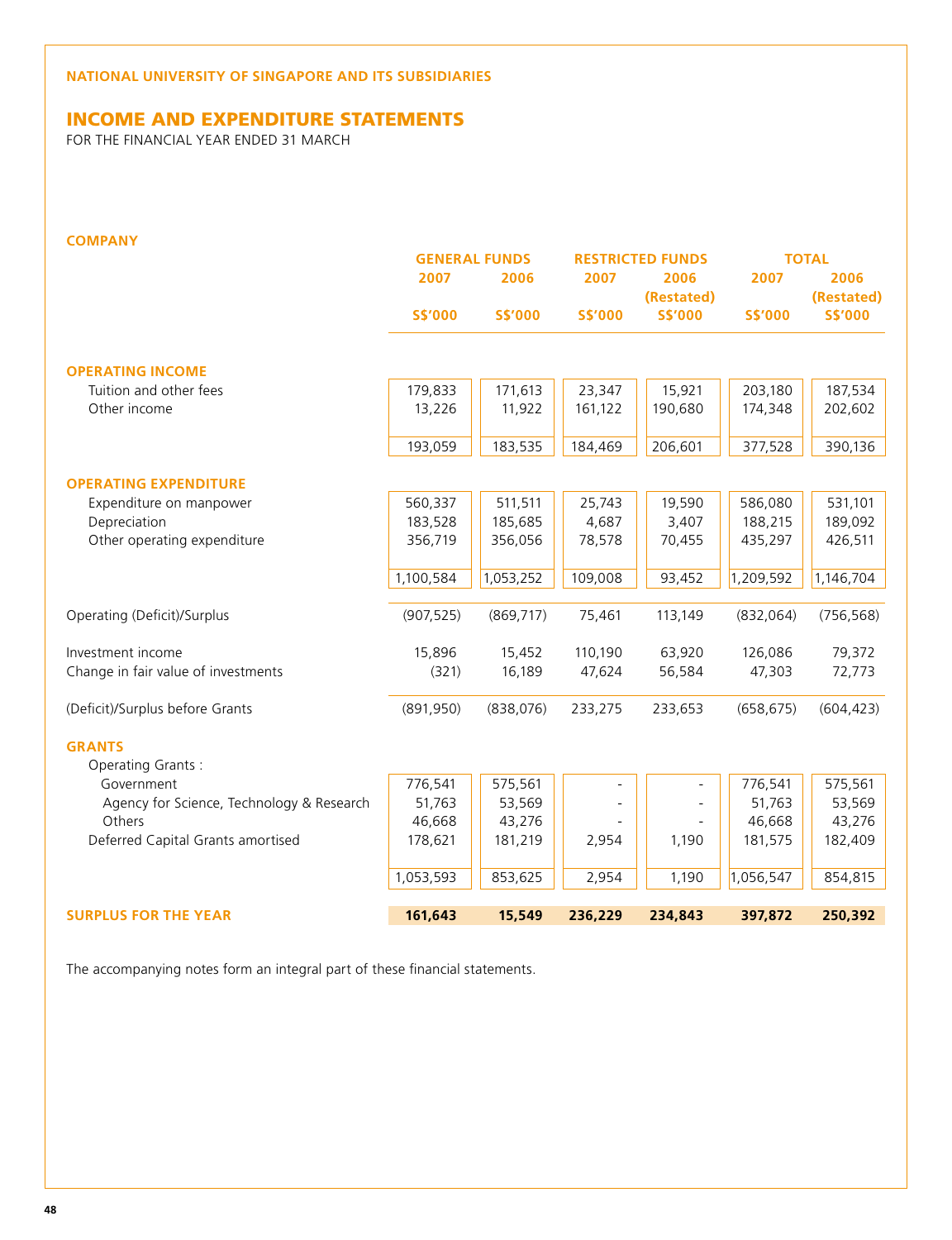## Notes To The Financial Statements

For The Financial Year Ended 31 March 2007

#### **1 INCORPORATION**

 On 28 March 2006, National University of Singapore was incorporated as a company limited by guarantee (Registration No. 200604346E) (hereafter known as "the Company").

 Pursuant to the Corporatisation Exercise ("Corporatisation Exercise") undertaken by National University of Singapore, a statutory board of Singapore, the operations, business undertakings, assets and obligations were transferred to the Company at their net assets values as at 1 April 2006.

All ownership of the subsidiaries have been transferred to the Company pursuant to the Corporatisation Exercise and the consolidated financial statements have been prepared using the pooling-of-interest method as the Corportisation Exercise is considered by the Trustees to be a re-organisaton of companies under common control. Accordingly, the Group's consolidated financial statements have been prepared as if the subsidiaries had always been part of the Group.

## **2 GENERAL**

 The address of the Company's registered office and place of business is 21 Lower Kent Ridge Road Singapore 119077. The financial statements are expressed in Singapore dollars.

 The Company is principally engaged in the advancement and dissemination of knowledge, and the promotion of research and scholarship.

 The consolidated financial statements of the Group and the balance sheet, income and expenditure statement and statement of changes in funds and reserves of the Company as of and for the year ended 31 March 2007 were authorised for issue in accordance with a resolution of the Board of Trustees on 24 July 2007.

### **3 CHANGES IN ACCOUNTING POLICIES**

In the current financial year, the Group has adopted all the new and revised FRSs and Interpretations of FRSs ("INT FRSs") issued by the Council on Corporate Disclosure and Governance that are relevant to its operations and effective for annual periods beginning on or after 1 April 2006. The adoption of these new/revised FRSs and INT FRSs does not result in changes to the Group's and the Company's accounting policies and has no material effect on the amounts reported for the current year or prior years.

At the date of authorisation of these financial statements, the following FRSs and INT FRSs and amendments to FRS were issued but not effective:

| <b>FRS 107</b>     |           | Financial Instruments: Disclosures                 |
|--------------------|-----------|----------------------------------------------------|
| <b>FRS 108</b>     |           | <b>Operating Segments</b>                          |
| INT FRS 107        |           | Applying the Restatement Approach under FRS 29     |
|                    |           | Financial Reporting in Hyperinflationary Economies |
| INT FRS 108        | $\sim$    | Scope of FRS 102                                   |
| INT FRS 109        |           | Reassessment of Embedded Derivatives               |
| INT FRS 110        | $\sim 10$ | Interim Financial Reporting and Impairment         |
| INT FRS 111        |           | FRS 102 - Group and Treasury Share Transactions    |
| <b>INT FRS 112</b> |           | Service Concession Arrangements                    |
|                    |           |                                                    |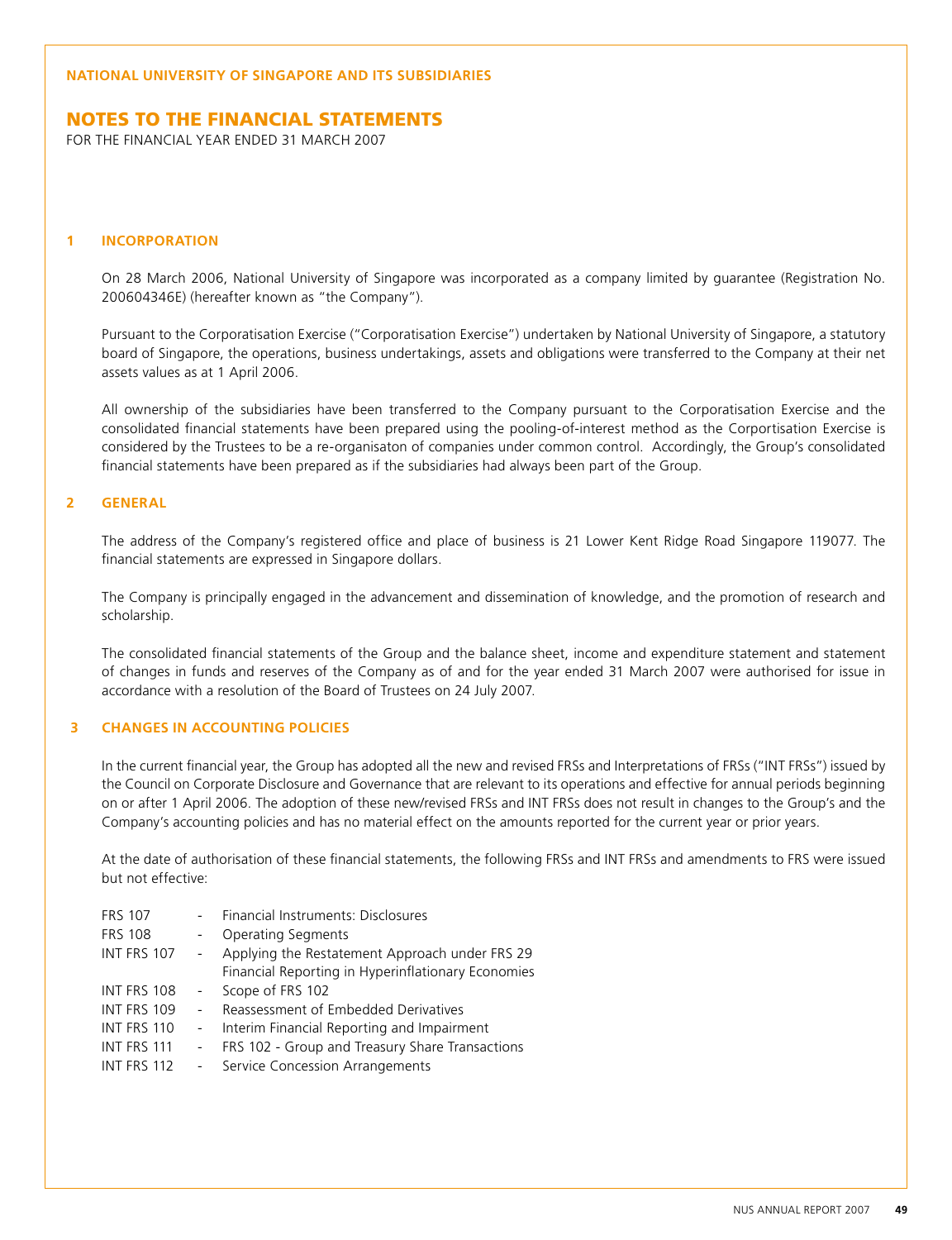## Notes To The Financial Statements

For The Financial Year Ended 31 March 2007

### **3 CHANGES IN ACCOUNTING POLICIES (cont'd)**

Amendments to FRS 1 Presentation of Financial Statements on Capital Disclosures.

Consequential amendments were also made to various standards as a result of these new/revised standards.

 The application of FRS 107 and the consequential amendments to other FRS will not affect any of the amounts recognised in the financial statements, but will change the disclosures presently made in relation to the Group and the Company's financial instruments and the objectives, policies and processes for managing capital.

 Other than FRS 107, Management expects that the adoption of the other FRSs, INT FRSs and amendments to FRS as stated above in future periods will have no material impact on the financial statements of the Group and the Company in the period of their initial adoption.

### **FRS 40 – Investment Property**

Although FRS 40 will be effective for annual periods beginning on or after 1 January 2007, the Group has decided to apply early adoption of FRS 40 with effect from 1 April 2006. The properties previously classified as investment properties following FRS 25 – Accounting for Investments, do not meet the criteria of investment properties under the new FRS 40. As a result, these properties have been reclassified to fixed assets with effect from 1 April 2005 and are depreciated over the remaining useful life of the properties. The impact of early adoption of FRS 40 has been accounted for retrospectively and the effects on the amounts reported for 2007 and 2006 are disclosed in note 4 to the Summary Financial Statements.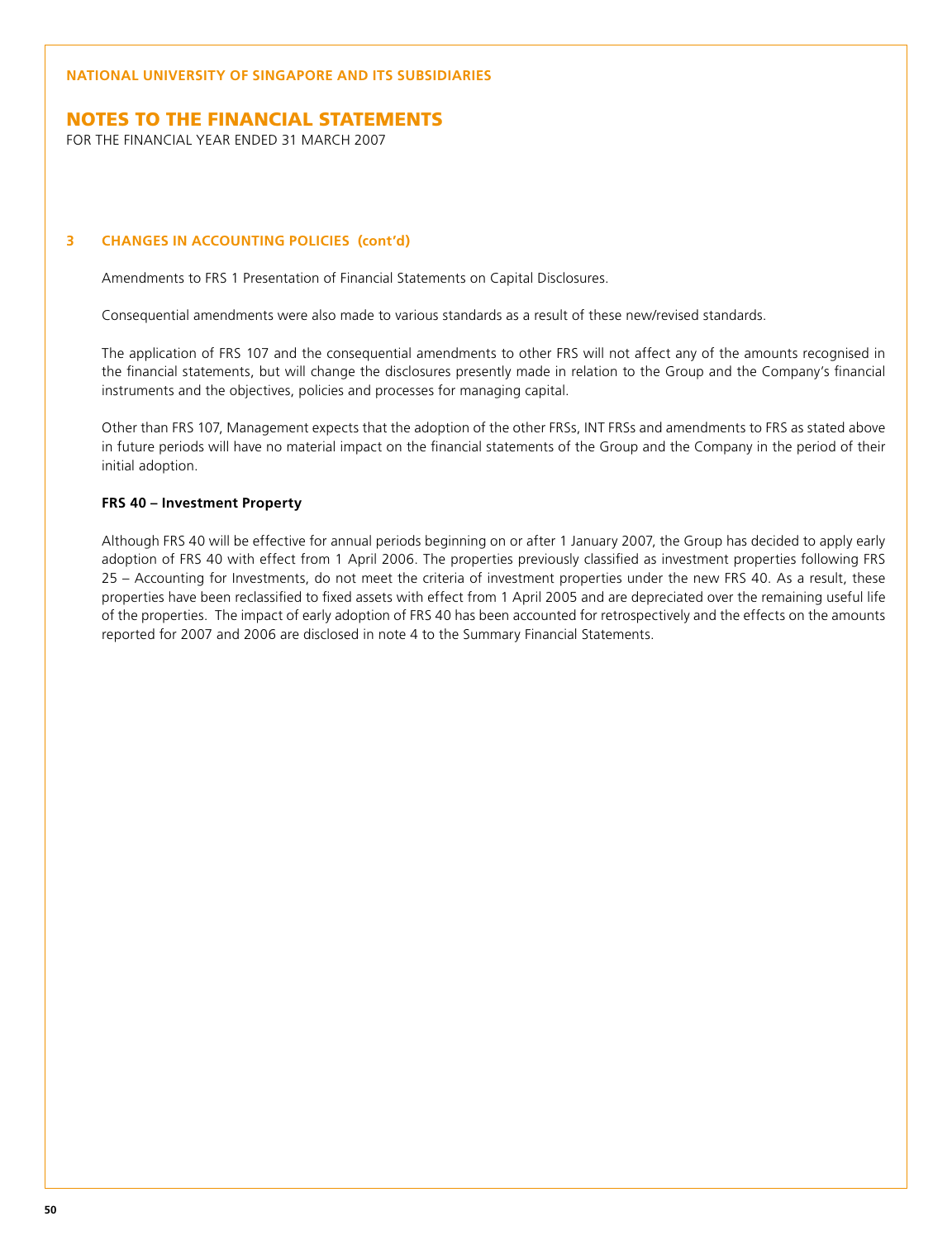## Notes To The Financial Statements

For The Financial Year Ended 31 March 2007

### **4 RECLASSIFICATION AND COMPARATIVE FIGURES**

Certain reclassifications have been made to the prior year's financial statements to enhance comparability with the current year's financial statements and due to the early adoption of FRS 40. As a result, certain line items have been amended on the face of the Balance Sheet, Income and Expenditure Statement, Statement of Changes in Funds and Reserves and Cash Flow Statement, and the related notes to the financial statements. Comparative figures have been adjusted to conform with the current year's presentation.

**GROUP**

|                                                                                                                                                                                                                                                                                           | <b>General Funds</b>          |                        | <b>Restricted Funds</b>       |                        | <b>Total</b>                                                                             |                                                                      |
|-------------------------------------------------------------------------------------------------------------------------------------------------------------------------------------------------------------------------------------------------------------------------------------------|-------------------------------|------------------------|-------------------------------|------------------------|------------------------------------------------------------------------------------------|----------------------------------------------------------------------|
|                                                                                                                                                                                                                                                                                           | <b>Previously</b><br>reported | As<br><b>Restated</b>  | <b>Previously</b><br>reported | As<br><b>Restated</b>  | <b>Previously</b><br>reported                                                            | As<br><b>Restated</b>                                                |
|                                                                                                                                                                                                                                                                                           | 2006<br><b>S\$'000</b>        | 2006<br><b>S\$'000</b> | 2006<br><b>S\$'000</b>        | 2006<br><b>S\$'000</b> | 2006<br><b>S\$'000</b>                                                                   | 2006<br><b>S\$'000</b>                                               |
| Income and Expenditure Statement for<br>the year ended 31 March 2006                                                                                                                                                                                                                      |                               |                        |                               |                        |                                                                                          |                                                                      |
| Depreciation <sup>(a)</sup><br>Surplus for the year (a)                                                                                                                                                                                                                                   | 185,685<br>23,359             | 185,685<br>23,359      | 3,505<br>227,581              | 3,582<br>227,504       | 189,190<br>250,940                                                                       | 189,267<br>250,863                                                   |
| Balance Sheet as at<br>31 March 2006                                                                                                                                                                                                                                                      |                               |                        |                               |                        |                                                                                          |                                                                      |
| Accumulated Surplus <sup>(a)</sup><br>Investment Properties Revaluation Reserve <sup>(a)</sup><br>Investment Properties <sup>(a)</sup><br>Fixed assets (a)<br>Debtors <sup>(b)</sup><br>Fixed deposits <sup>(b)</sup><br>Cash and bank balances (b)<br>Creditors and accrued expenses (b) | 626,342                       | 626,342                | 943,995                       | 942,136                | 1,570,337<br>13,409<br>15,725<br>1,481,318<br>408,166<br>1,175,944<br>142,263<br>197,652 | 1,568,478<br>1,481,775<br>407,784<br>1,176,269<br>142,739<br>198,071 |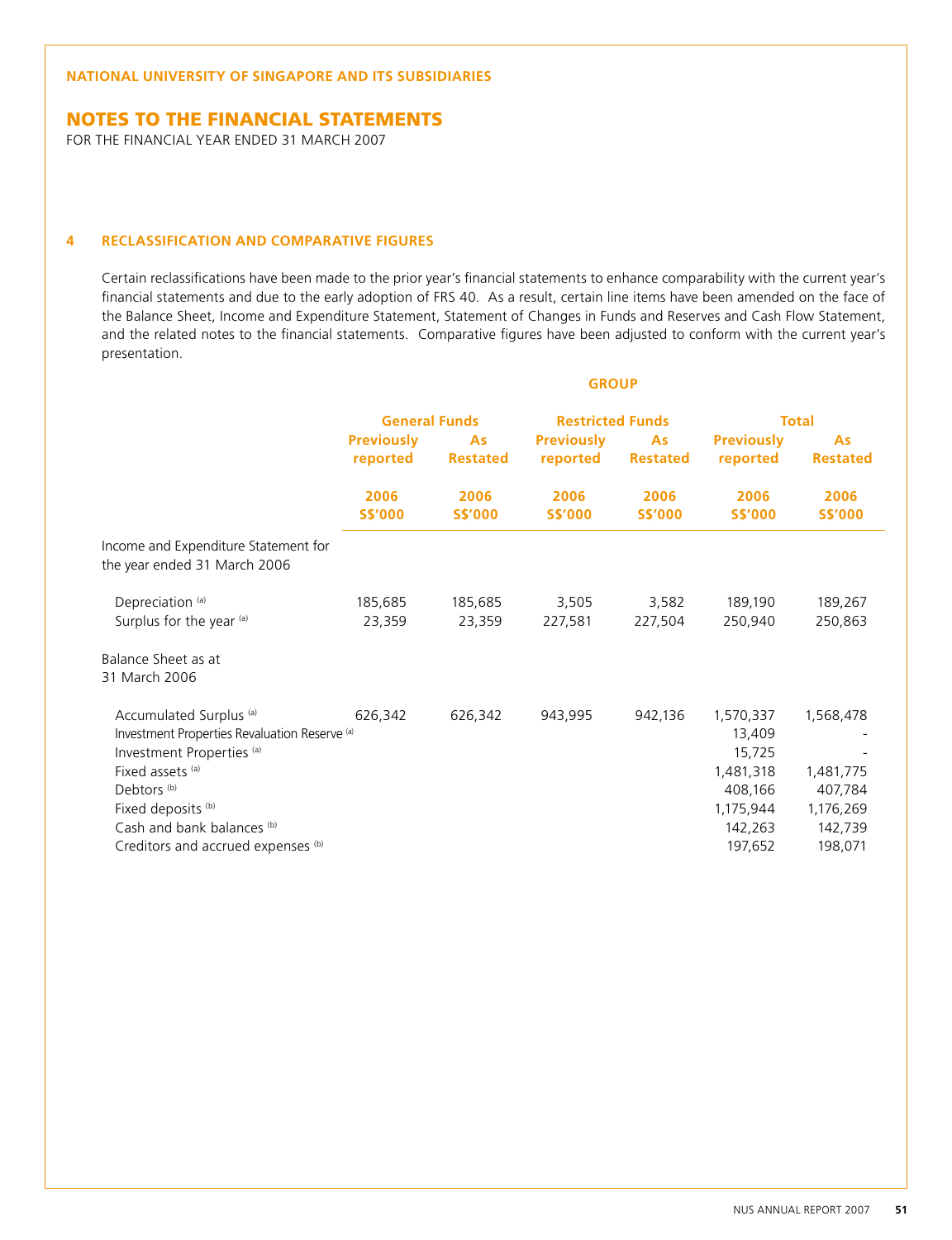## NOTES TO THE SUMMARY FINANCIAL STATEMENTS

For The Financial Year Ended 31 March 2007

### **4 RECLASSIFICATION AND COMPARATIVE FIGURES (cont'd)**

|                                                                                                                                                                                                                                                                                           | <b>COMPANY</b>                |                        |                               |                        |                                                                                          |                                                                      |  |
|-------------------------------------------------------------------------------------------------------------------------------------------------------------------------------------------------------------------------------------------------------------------------------------------|-------------------------------|------------------------|-------------------------------|------------------------|------------------------------------------------------------------------------------------|----------------------------------------------------------------------|--|
|                                                                                                                                                                                                                                                                                           |                               | <b>General Funds</b>   | <b>Restricted Funds</b>       |                        |                                                                                          | <b>Total</b>                                                         |  |
|                                                                                                                                                                                                                                                                                           | <b>Previously</b><br>reported | As<br><b>Restated</b>  | <b>Previously</b><br>reported | As<br><b>Restated</b>  | <b>Previously</b><br>reported                                                            | As<br><b>Restated</b>                                                |  |
|                                                                                                                                                                                                                                                                                           | 2006<br><b>S\$'000</b>        | 2006<br><b>S\$'000</b> | 2006<br><b>S\$'000</b>        | 2006<br><b>S\$'000</b> | 2006<br><b>S\$'000</b>                                                                   | 2006<br><b>S\$'000</b>                                               |  |
| Income and Expenditure Statement<br>for the year ended 31 March 2006                                                                                                                                                                                                                      |                               |                        |                               |                        |                                                                                          |                                                                      |  |
| Depreciation <sup>(a)</sup><br>Surplus for the year (a)                                                                                                                                                                                                                                   | 185,685<br>15,549             | 185,685<br>15,549      | 3,330<br>234,920              | 3,407<br>234,843       | 189,015<br>250,469                                                                       | 189,092<br>250,392                                                   |  |
| Balance Sheet as at<br>31 March 2006                                                                                                                                                                                                                                                      |                               |                        |                               |                        |                                                                                          |                                                                      |  |
| Accumulated Surplus <sup>(a)</sup><br>Investment Properties Revaluation Reserve <sup>(a)</sup><br>Investment Properties <sup>(a)</sup><br>Fixed assets (a)<br>Debtors <sup>(b)</sup><br>Fixed deposits <sup>(b)</sup><br>Cash and bank balances (b)<br>Creditors and accrued expenses (b) | 608,432                       | 608,432                | 958,868                       | 957,009                | 1,567,300<br>13,409<br>15,725<br>1,480,252<br>406,354<br>1,175,881<br>137,529<br>196,720 | 1,565,441<br>1,480,709<br>405,972<br>1,176,206<br>138,005<br>197,139 |  |

(a) Due to early adoption of FRS 40

(b) Certain reclassifications have been made to prior year's financial statements to enhance comparability with the current year's financial statements. As a result, certain line items have been amended on the Balance Sheet and Income and Expenditure Statement. Comparative figures have been adjusted to conform with the current year's presentation.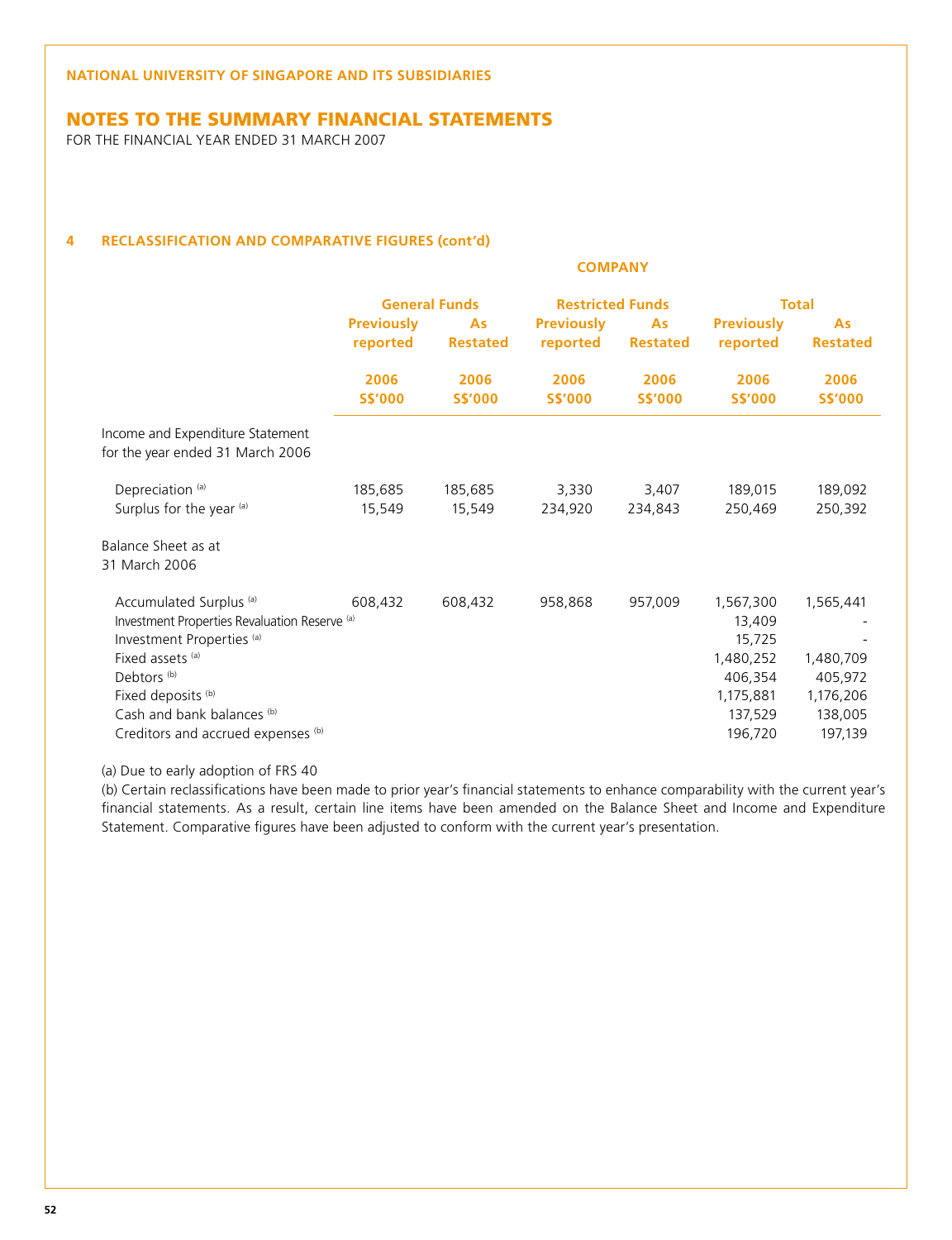## NOTES TO THE SUMMARY FINANCIAL STATEMENTS

For The Financial Year Ended 31 March 2007

#### **4 RECLASSIFICATION AND COMPARATIVE FIGURES (cont'd)**

 The financial statements of the Company and the Group for 2007 cover the financial period from 28 March 2006 (date of incorporation of the Company) to 31 March 2007.

As the Company took over the assets and liabilities of the former National University of Singapore ("the University"), at book values on 1 April 2006, the comparatives of the Company have been prepared using the University's financial statements for 2006 and the comparatives of the Group have been prepared by applying the pooling-of-interest method as if the subsidiaries of the Company had always been part of the Group since the beginning of the earliest period presented.

#### **5 RELATED PARTY TRANSACTIONS**

 Parties are considered to be related if one party has the ability to control the other party or exercise significant influence over the other party in making financial and operating decisions.

 The Company receives grants from the Ministry of Education (MOE) to fund its operations and is subjected to certain controls set by MOE. Hence, other state-controlled enterprises are considered related parties of the Company. Many of the Company's transactions and arrangements are with related parties and the effect of these on the basis determined between the parties is reflected in these financial statements. The balances are unsecured, interest-free and repayable on demand.

There were transactions with corporations in which certain trustees have an interest.

Details of significant balances and transactions between the related parties are described below:

|                                   |                | <b>GROUP</b>   | <b>COMPANY</b> |                          |  |
|-----------------------------------|----------------|----------------|----------------|--------------------------|--|
|                                   | 2007           | 2006           | 2007           | 2006                     |  |
|                                   | <b>S\$'000</b> | <b>S\$'000</b> | <b>S\$'000</b> | <b>S\$'000</b>           |  |
| <b>Balances</b>                   |                |                |                |                          |  |
| <b>Debtors</b>                    | 499,825        | 333,645        | 499,790        | 333,593                  |  |
| Creditors and accrued expenses    | 9,002          | 19,346         | 9,002          | 19,346                   |  |
| Deferred Capital Grants           | 1,141,399      | 1,187,309      | 1,139,943      | 1,186,491                |  |
| Grants received in advance        | 80,833         | 105,278        | 80,226         | 100,807                  |  |
| <b>Transactions</b>               |                |                |                |                          |  |
| Non-endowed donations received    | 11,115         | 8,963          | 11,115         | 8,963                    |  |
| Other income                      | 305            | 57             | 229            | $\overline{\phantom{a}}$ |  |
| Other operating expenditure       | 10,841         | 10,169         | 10,841         | 10,169                   |  |
| Operating/capital grants received | 888,713        | 847,221        | 878,450        | 838,038                  |  |